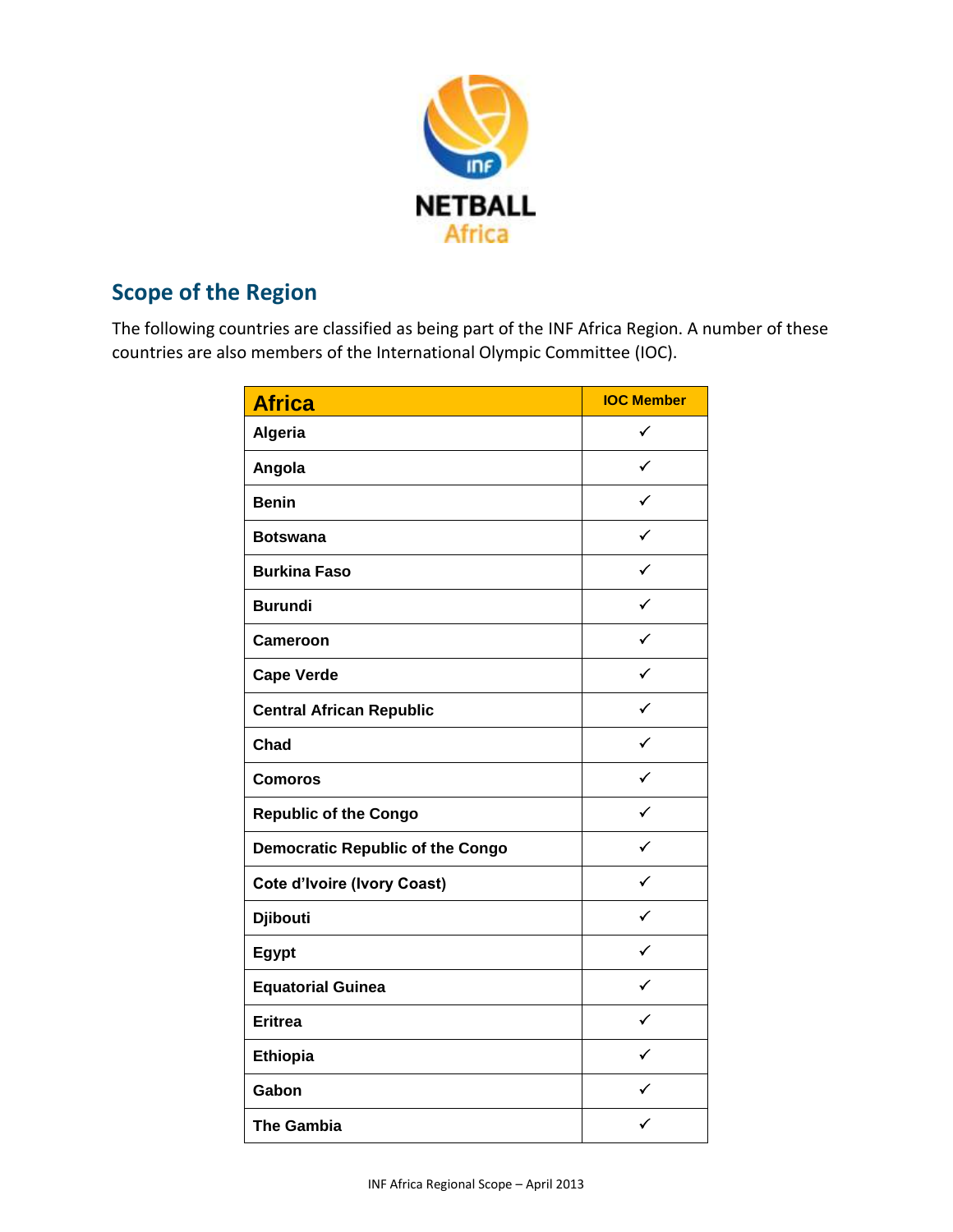| <b>Africa</b>                  | <b>IOC Member</b> |
|--------------------------------|-------------------|
| Ghana                          | $\checkmark$      |
| Guinea                         | $\checkmark$      |
| Guinea-Bissau                  | $\checkmark$      |
| Kenya                          | $\checkmark$      |
| Lesotho                        | $\checkmark$      |
| Liberia                        | $\checkmark$      |
| Libya (Libyan Arab Jamahiriya) | ✓                 |
| <b>Madagascar</b>              | $\checkmark$      |
| <b>Malawi</b>                  | $\checkmark$      |
| <b>Mali</b>                    | $\checkmark$      |
| <b>Mauritania</b>              | $\checkmark$      |
| <b>Mauritius</b>               | $\checkmark$      |
| Mayotte*                       |                   |
| <b>Morocco</b>                 | $\checkmark$      |
| <b>Mozambique</b>              | ✓                 |
| <b>Namibia</b>                 | $\checkmark$      |
| <b>Niger</b>                   | $\checkmark$      |
| Nigeria                        | $\checkmark$      |
| Reunion*                       |                   |
| Rwanda                         | ✓                 |
| <b>Saint Helena</b>            | ✓                 |
| <b>Sao Tome and Principe</b>   | $\checkmark$      |
| Senegal                        | ✓                 |
| <b>Seychelles</b>              | ✓                 |
| <b>Sierra Leone</b>            | ✓                 |
| <b>Somalia</b>                 | $\checkmark$      |
| <b>South Africa</b>            | ✓                 |
| <b>Sudan</b>                   | ✓                 |
| <b>Swaziland</b>               | ✓                 |
| <b>Tanzania</b>                | ✓                 |